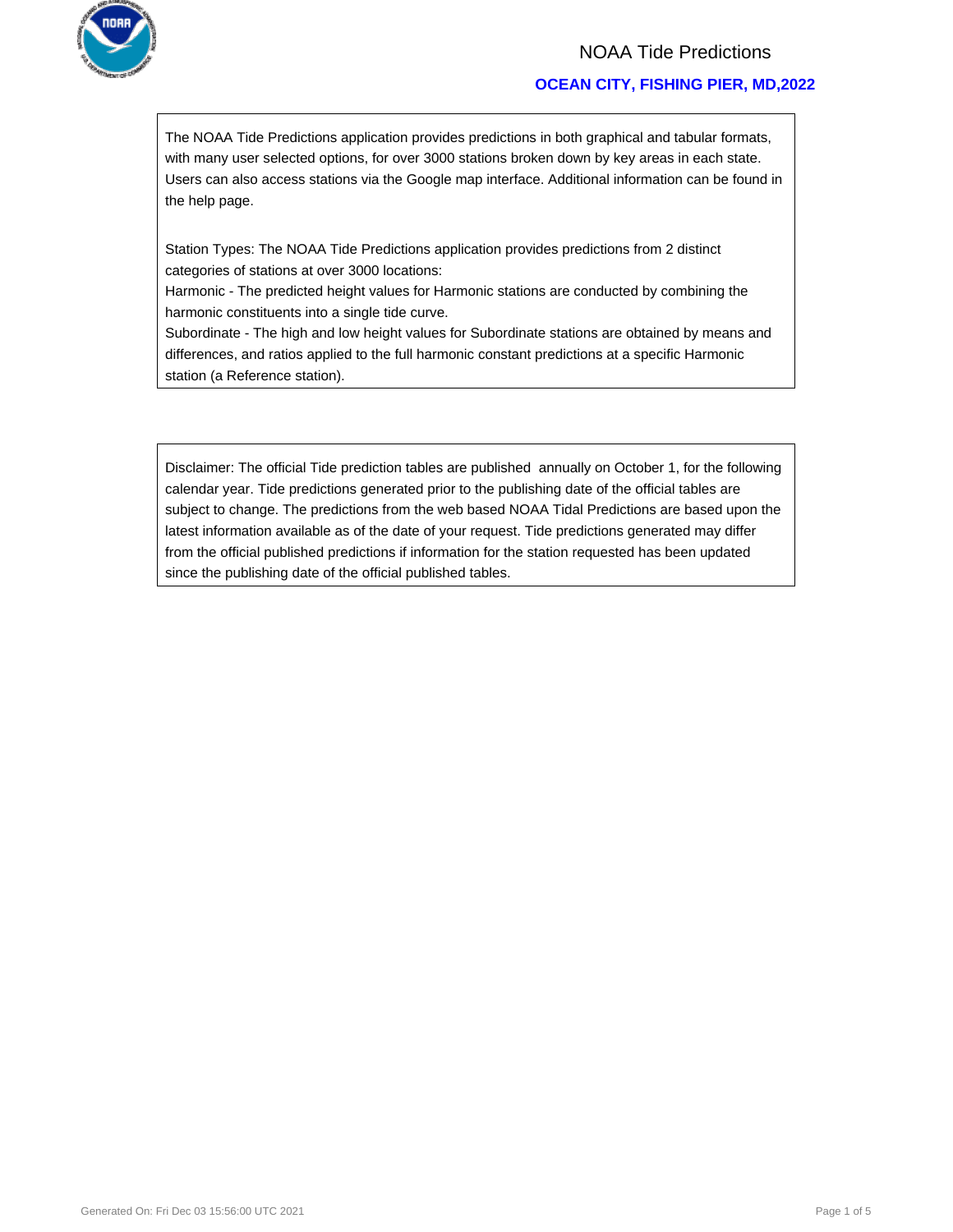

Source: NOAA/NOS/CO-OPS Station Type: Primary

### **NOAA Tide Predictions**

# Time Zone: LST\_LDT **OCEAN CITY, FISHING PIER, MD,2022**  Datum: MLLW **( 38 19.6N / 75 05.0W )**

**Times and Heights of High and Low Waters** 

|                |                                                                           |                                           | January                                                                      |                                          | February       |                                                                           |    |                                   |                                                                         |                                         |                     | <b>March</b>                                                              |               |                            |                                                                                  |                  |                            |
|----------------|---------------------------------------------------------------------------|-------------------------------------------|------------------------------------------------------------------------------|------------------------------------------|----------------|---------------------------------------------------------------------------|----|-----------------------------------|-------------------------------------------------------------------------|-----------------------------------------|---------------------|---------------------------------------------------------------------------|---------------|----------------------------|----------------------------------------------------------------------------------|------------------|----------------------------|
|                | Time                                                                      | Height                                    | Time                                                                         | Height                                   |                | Time                                                                      |    | Height                            | Time                                                                    | Height                                  |                     | Time                                                                      | Height        |                            | Time                                                                             | Height           |                            |
| 1              | h m<br>05:49 AM 4.5<br>12:23 PM -0.5<br>Sa 06:07 PM 3.1                   | ft<br>cm<br>137<br>$-15$<br>94            | h m<br>16 06:21 AM 3.7<br>12:51 PM 0.2<br>Su 06:30 PM 2.6                    | ft<br>cm<br>113<br>-6<br>79              | 1<br>$\bullet$ | h m<br>12:56 AM -1.0<br>07:24 AM 4.4<br>Tu 01:52 PM -0.6<br>07:40 PM 3.2  | ft | cm<br>$-30$<br>134<br>$-18$<br>98 | h m<br>16 12:52 AM -0.3<br>07:18 AM<br>W 01:36 PM 0.0<br>○ 07:29 PM 3.1 | ft<br>cm<br>-9<br>3.9<br>119<br>0<br>94 | 1                   | h m<br>06:19 AM 4.1<br>12:45 PM -0.4<br>Tu 06:33 PM 3.2                   | ft            | cm<br>125<br>$-12$<br>98   | h m<br><b>16</b> 12:43 AM<br>07:06 AM<br>W 01:23 PM 0.2<br>07:18 PM 3.3          | ft<br>0.0<br>3.8 | cm<br>0<br>116<br>6<br>101 |
| 2<br>$\bullet$ | 12:14 AM -0.8<br>06:43 AM 4.7<br>Su 01:17 PM -0.6<br>07:01 PM             | -24<br>143<br>$-18$<br>94<br>3.1          | 17 12:33 AM -0.1<br>07:03 AM 3.8<br>M 01:28 PM 0.1<br>$\circ$ 07:12 PM 2.7   | -3<br>116<br>3<br>82                     | W              | 01:48 AM -1.0<br>08:14 AM 4.3<br>02:38 PM -0.6<br>08:30 PM 3.3            |    | $-30$<br>131<br>$-18$<br>101      | 1701:33 AM -0.4<br>07:57 AM 3.9<br>Th 02:13 PM -0.1<br>08:10 PM 3.2     | $-12$<br>119<br>-3<br>98                | 2<br>W<br>$\bullet$ | 12:45 AM -0.8<br>07:07 AM 4.1<br>01:28 PM -0.5<br>07:22 PM 3.4            |               | -24<br>125<br>$-15$<br>104 | 1701:28 AM -0.2<br>07:47 AM 3.9<br>Th 02:01 PM 0.0<br>08:01 PM 3.6               |                  | -6<br>119<br>0<br>110      |
| 3              | 01:07 AM -1.0<br>07:38 AM 4.7<br>M 02:09 PM -0.6<br>07:55 PM 3.1          | -30<br>143<br>$-18$<br>94                 | <b>18</b> 01:13 AM $-0.2$<br>07:44 AM 3.8<br>Tu 02:05 PM 0.1<br>07:54 PM 2.8 | -6<br>116<br>3<br>85                     | 3              | 02:39 AM -0.9<br>09:01 AM 4.1<br>Th 03:23 PM -0.6<br>09:19 PM 3.3         |    | $-27$<br>125<br>$-18$<br>101      | 1802:15 AM -0.4<br>08:36 AM 3.9<br>F<br>02:50 PM -0.2<br>08:51 PM 3.4   | $-12$<br>119<br>-6<br>104               | З                   | $01:35$ AM $-0.8$<br>07:53 AM 4.0<br>Th 02:10 PM -0.5<br>08:08 PM 3.6     |               | -24<br>122<br>$-15$<br>110 | 1802:12 AM -0.4<br>08:28 AM 3.9<br>F<br>02:38 PM -0.2<br>$\circ$<br>08:43 PM 3.8 |                  | $-12$<br>119<br>-6<br>116  |
| 4              | 02:00 AM -1.0<br>08:31 AM 4.6<br>Tu 03:00 PM -0.6<br>08:49 PM 3.1         | -30<br>140<br>-18<br>94                   | 1901:53 AM -0.2<br>08:23 AM 3.9<br>W 02:43 PM 0.1<br>08:35 PM 2.8            | -6<br>119<br>3<br>85                     | 4<br>F         | 03:29 AM -0.7<br>09:46 AM 3.8<br>04:07 PM -0.4<br>10:06 PM 3.3            |    | $-21$<br>116<br>$-12$<br>101      | 1902:59 AM -0.4<br>09:16 AM<br>Sa 03:29 PM -0.2<br>09:34 PM 3.5         | $-12$<br>3.8<br>116<br>-6<br>107        | 4                   | 02:22 AM -0.7<br>08:35 AM 3.8<br>02:49 PM -0.5<br>08:52 PM 3.6            |               | -21<br>116<br>$-15$<br>110 | $1902:57$ AM $-0.4$<br>09:09 AM 3.9<br>Sa 03:17 PM -0.3<br>09:26 PM 4.0          |                  | $-12$<br>119<br>-9<br>122  |
| 5              | 02:54 AM -0.8<br>09:22 AM 4.4<br>W 03:51 PM -0.5<br>09:42 PM 3.1          | -24<br>134<br>$-15$<br>94                 | 2002:34 AM -0.2<br>09:02 AM 3.8<br>Th 03:22 PM 0.0<br>09:16 PM 2.9           | -6<br>116<br>- 0<br>88                   | 5              | 04:20 AM -0.4<br>10:30 AM 3.5<br>Sa 04:51 PM -0.3<br>10:54 PM 3.2         |    | -12<br>107<br>-9<br>98            | 2003:46 AM -0.3<br>09:56 AM<br>Su 04:10 PM -0.2<br>10:18 PM 3.6         | -9<br>3.6<br>110<br>-6<br>110           | 5                   | 03:08 AM -0.6<br>09:17 AM 3.6<br>Sa 03:28 PM<br>09:35 PM                  | $-0.3$<br>3.6 | -18<br>110<br>-9<br>110    | $2003:42$ AM $-0.4$<br>09:51 AM 3.7<br>Su 03:57 PM -0.3<br>10:10 PM 4.1          |                  | $-12$<br>113<br>-9<br>125  |
| 6              | 03:48 AM -0.6<br>10:12 AM 4.1<br>Th 04:42 PM -0.4<br>10:34 PM 3.0         | -18<br>125<br>$-12$<br>91                 | $21$ 03:16 AM $-0.2$<br>09:41 AM 3.8<br>04:01 PM 0.0<br>F<br>09:58 PM        | -6<br>116<br>- 0<br>3.0<br>91            | 6              | $05:13$ AM $-0.1$<br>11:14 AM 3.1<br>Su 05:35 PM -0.1<br>11:42 PM 3.1     |    | -3<br>94<br>-3<br>94              | 21 04:37 AM -0.1<br>10:40 AM 3.3<br>M 04:54 PM -0.1<br>11:07 PM 3.6     | -3<br>101<br>$-3$<br>110                | 6                   | 03:54 AM -0.3<br>09:58 AM 3.3<br>Su 04:08 PM<br>10:18 PM 3.5              | $-0.1$        | -9<br>101<br>-3<br>107     | $2104:31$ AM $-0.4$<br>10:34 AM 3.5<br>M 04:40 PM -0.2<br>10:57 PM 4.2           |                  | $-12$<br>107<br>-6<br>128  |
| 7<br>F         | 04:44 AM -0.4<br>11:02 AM<br>05:33 PM -0.2<br>11:28 PM 3.0                | -12<br>3.7<br>113<br>-6<br>91             | 22 04:02 AM -0.1<br>10:21 AM 3.6<br>Sa 04:43 PM 0.0<br>10:43 PM              | -3<br>110<br>- 0<br>94<br>-3.1           |                | 06:07 AM 0.1<br>12:01 PM 2.7<br>M 06:20 PM 0.1                            |    | 3<br>82<br>3                      | 22 05:33 AM 0.0<br>11:27 AM 3.1<br>Tu 05:43 PM -0.1                     | $\Omega$<br>94<br>-3                    | M                   | 04:41 AM 0.0<br>10:39 AM 3.0<br>04:49 PM<br>11:02 PM                      | 0.1<br>3.4    | 0<br>91<br>3<br>104        | 22 05:23 AM -0.2<br>11:20 AM 3.3<br>Tu 05:28 PM -0.1<br>11:47 PM 4.1             |                  | -6<br>101<br>-3<br>125     |
| 8              | 05:43 AM -0.1<br>11:52 AM<br>Sa 06:22 PM -0.1                             | -3<br>3.3<br>101<br>-3                    | 23 04:53 AM 0.0<br>11:04 AM<br>Su 05:27 PM 0.0<br>11:32 PM                   | $\Omega$<br>3.4<br>104<br>0<br>3.2<br>98 | 8<br>$\bullet$ | 12:34 AM 3.0<br>07:03 AM 0.4<br>Tu 12:51 PM 2.4<br>07:07 PM 0.3           |    | 91<br>12<br>73<br>9               | 23 12:01 AM 3.6<br>06:33 AM 0.2<br>W 12:22 PM 2.8<br>$0.06:38$ PM 0.0   | 110<br>6<br>85<br>0                     | 8                   | 05:31 AM 0.2<br>11:22 AM 2.7<br>Tu 05:32 PM 0.3<br>11:50 PM 3.2           |               | 6<br>82<br>9<br>98         | 23 06:20 AM 0.0<br>12:10 PM 3.0<br>W 06:21 PM 0.0                                |                  | 0<br>91<br>0               |
| 9              | 12:25 AM 2.9<br>06:43 AM 0.1<br>Su 12:44 PM 2.9<br>$\bullet$ 07:10 PM 0.0 | 88<br>3<br>88<br>$\Omega$                 | 24 05:49 AM 0.1<br>11:51 AM 3.2<br>M 06:14 PM 0.0                            | 3<br>98<br>0                             | 9<br>W         | 01:31 AM 3.0<br>08:02 AM 0.6<br>01:47 PM 2.3<br>07:57 PM 0.4              |    | 91<br>18<br>70<br>12              | 24 01:04 AM 3.6<br>07:39 AM 0.2<br>Th 01:26 PM 2.6<br>07:39 PM 0.0      | 110<br>-6<br>79<br>$\Omega$             | 9                   | 06:23 AM 0.5<br>12:10 PM 2.5<br>W 06:20 PM 0.5                            |               | 15<br>76<br>15             | 24 12:44 AM 4.0<br>07:22 AM 0.2<br>Th 01:08 PM 2.8<br>07:20 PM 0.1               |                  | 122<br>6<br>85<br>3        |
|                | 1001:23 AM 2.9<br>07:44 AM 0.3<br>M 01:38 PM<br>07:58 PM                  | 88<br>9<br>79<br>2.6<br>0.1<br>3          | 25 12:26 AM 3.3<br>06:50 AM 0.2<br>Tu 12:45 PM 2.9<br>$0$ 07:06 PM -0.1      | 101<br>-6<br>88<br>-3                    |                | 1002:31 AM 3.0<br>09:03 AM 0.6<br>Th 02:46 PM 2.2<br>08:50 PM 0.4         |    | 91<br>18<br>67<br>12              | 25 02:13 AM 3.7<br>08:48 AM 0.3<br>F<br>02:35 PM 2.5<br>08:44 PM -0.1   | 113<br>-9<br>76<br>-3                   | $\bullet$           | 10 12:44 AM 3.1<br>07:18 AM 0.7<br>Th 01:04 PM 2.3<br>07:12 PM 0.6        |               | 94<br>21<br>70<br>18       | 2501:48 AM 3.8<br>08:28 AM 0.3<br>02:14 PM 2.6<br>08:25 PM 0.1<br>$\bullet$      |                  | 116<br>9<br>79<br>3        |
|                | 11 02:23 AM 3.0<br>08:46 AM<br>Tu 02:34 PM<br>08:45 PM                    | 91<br>12<br>0.4<br>-2.4<br>73<br>0.2<br>6 | 26 01:27 AM 3.4<br>07:54 AM 0.2<br>W 01:47 PM 2.7<br>08:02 PM -0.1           | 104<br>- 6<br>82<br>-3                   | F              | 11 03:30 AM 3.1<br>10:04 AM 0.6<br>03:42 PM 2.2<br>09:45 PM 0.3           |    | 94<br>18<br>67<br>9               | 26 03:22 AM 3.8<br>09:57 AM 0.2<br>Sa 03:43 PM 2.6<br>09:50 PM -0.3     | 116<br>-6<br>79<br>-9                   | F                   | 11 01:45 AM 3.0<br>08:17 AM<br>02:05 PM 2.3<br>08:09 PM 0.6               | 0.8           | 91<br>24<br>70<br>18       | 26 02:59 AM 3.7<br>09:37 AM 0.3<br>Sa 03:26 PM 2.6<br>09:34 PM 0.1               |                  | 113<br>9<br>79<br>3        |
|                | 1203:18 AM 3.1<br>09:47 AM 0.5<br>W 03:28 PM 2.4<br>09:33 PM 0.2          | 94<br>15<br>73  <br>6                     | 27 02:32 AM 3.6<br>09:01 AM 0.1<br>Th 02:51 PM 2.7<br>09:01 PM -0.3          | 110<br>3<br>82<br>-9                     |                | 1204:24 AM 3.2<br>10:58 AM 0.6<br>Sa 04:34 PM 2.4<br>10:37 PM 0.2         |    | 98<br>18<br>73<br>6               | 27 04:27 AM 3.9<br>11:01 AM 0.0<br>Su 04:45 PM 2.8<br>10:54 PM -0.5     | 119<br>0<br>85<br>-15                   |                     | 1202:49 AM 3.1<br>09:18 AM<br>Sa 03:06 PM 2.3<br>09:08 PM 0.5             | 0.8           | 94<br>24<br>70<br>15       | 27 04:11 AM 3.7<br>10:44 AM 0.3<br>Su 04:36 PM 2.8<br>10:42 PM 0.0               |                  | 113<br>9<br>85<br>0        |
|                | <b>13</b> 04:08 AM 3.2<br>10:43 AM 0.4<br>Th 04:18 PM 2.4<br>10:21 PM 0.2 | 98<br>12<br>73<br>6                       | 28 03:36 AM 3.9<br>10:09 AM 0.0<br>F.<br>03:55 PM 2.7<br>10:03 PM -0.4       | 119<br>- 0<br>82<br>$-12$                |                | <b>13</b> 05:12 AM 3.4<br>11:43 AM 0.4<br>Su 05:20 PM 2.5<br>11:25 PM 0.0 |    | 104<br>12<br>76<br>0              | 28 05:26 AM 4.0<br>11:56 AM -0.2<br>M 05:41 PM 3.0<br>11:52 PM -0.7     | 122<br>-6<br>91<br>$-21$                |                     | <b>13</b> 04:48 AM 3.2<br>11:14 AM 0.8<br>Su 05:01 PM 2.5<br>11:04 PM 0.4 |               | 98<br>24<br>76<br>12       | 28 05:15 AM 3.8<br>$11:44$ AM $\,$ 0.1<br>M 05:36 PM 3.0<br>11:46 PM -0.2        |                  | 116<br>3<br>91<br>-6       |
| F.             | <b>14</b> 04:55 AM 3.4<br>11:31 AM 0.4<br>05:04 PM 2.4<br>11:07 PM 0.1    | 104<br>12<br>73<br>3                      | 29 04:38 AM 4.1<br>11:13 AM -0.2<br>Sa 04:55 PM 2.8<br>11:04 PM -0.6         | 125<br>-6<br>85<br>$-18$                 |                | 14 05:56 AM 3.6<br>12:22 PM 0.3<br>M 06:04 PM 2.7                         |    | 110<br>9<br>82                    |                                                                         |                                         |                     | 14 05:39 AM 3.4<br>12:02 PM 0.6<br>M 05:50 PM 2.8<br>11:56 PM 0.2         |               | 104<br>18<br>85<br>6       | 29 06:11 AM 3.8<br>$12:35$ PM $-0.1$<br>Tu 06:29 PM 3.3                          |                  | 116<br>-3<br>101           |
|                | 15 05:38 AM 3.5<br>12:13 PM 0.3<br>Sa 05:48 PM 2.5<br>11:51 PM 0.0        | 107<br>9<br>76                            | 30 05:36 AM 4.3<br>12:11 PM -0.4<br>Su 05:53 PM 2.9                          | 131<br>$-12$<br>88                       |                | 15 12:10 AM -0.1<br>06:38 AM 3.8<br>Tu 01:00 PM 0.1<br>06:47 PM 2.9       |    | -3<br>116<br>3<br>88              |                                                                         |                                         |                     | 1506:24 AM 3.6<br>12:44 PM 0.4<br>Tu 06:35 PM 3.0                         |               | 110<br>12<br>91            | $3012:43$ AM $-0.4$<br>07:00 AM 3.8<br>W 01:19 PM -0.2<br>07:16 PM 3.5           |                  | -12<br>116<br>-6<br>107    |
|                |                                                                           |                                           | 31 12:02 AM -0.8<br>06:32 AM 4.4<br>M 01:03 PM -0.5<br>06:47 PM 3.0          | -24<br>134<br>$-15$<br>91                |                |                                                                           |    |                                   |                                                                         |                                         |                     |                                                                           |               |                            | 31 01:34 AM $-0.5$<br>07:44 AM 3.8<br>Th 01:59 PM -0.3<br>08:01 PM 3.7           |                  | -15<br>116<br>-9<br>113    |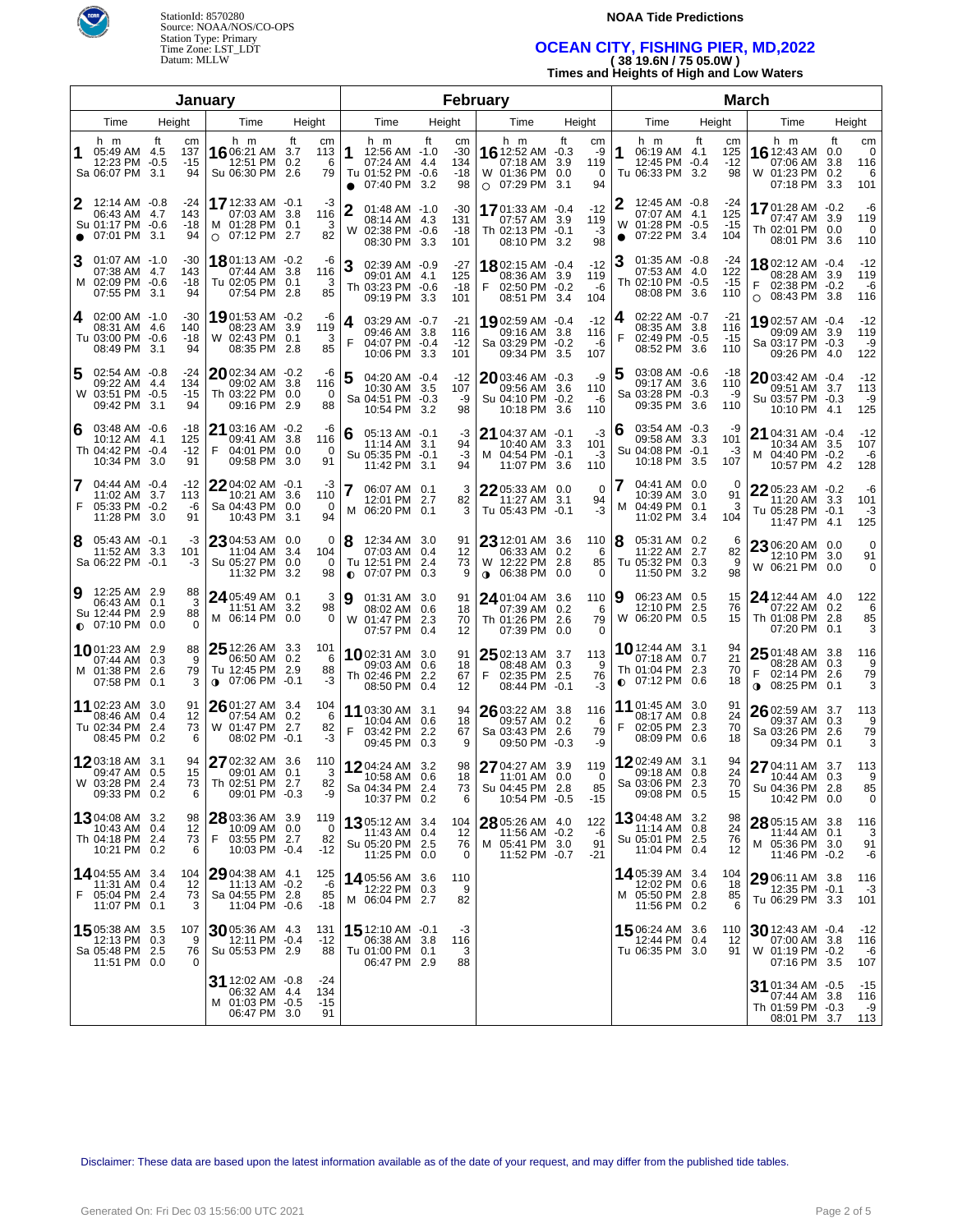

StationId: 8570280 **NOAA Tide Predictions**  Source: NOAA/NOS/CO-OPS Station Type: Primary

|                |                                                           | Datum: MLLW                                                             | Station Type: Primary<br>Time Zone: LST LDT                                  |                                                   | <b>OCEAN CITY, FISHING PIER, MD,2022</b><br>38 19.6N / 75 05.0W)<br>Times and Heights of High and Low Waters |                                                                   |                                   |                                   |                                                                                  |                                                 |        |                                                           |                                                       |                                                                              |                                                 |  |  |  |
|----------------|-----------------------------------------------------------|-------------------------------------------------------------------------|------------------------------------------------------------------------------|---------------------------------------------------|--------------------------------------------------------------------------------------------------------------|-------------------------------------------------------------------|-----------------------------------|-----------------------------------|----------------------------------------------------------------------------------|-------------------------------------------------|--------|-----------------------------------------------------------|-------------------------------------------------------|------------------------------------------------------------------------------|-------------------------------------------------|--|--|--|
|                |                                                           |                                                                         | April                                                                        |                                                   |                                                                                                              |                                                                   |                                   | May                               |                                                                                  |                                                 | June   |                                                           |                                                       |                                                                              |                                                 |  |  |  |
| Time<br>Height |                                                           | Time                                                                    | Height                                                                       |                                                   | Time                                                                                                         | Height                                                            |                                   | Time                              | Height                                                                           |                                                 | Time   | Height                                                    | Time                                                  | Height                                                                       |                                                 |  |  |  |
| F<br>$\bullet$ | h m<br>02:20 AM<br>08:26 AM<br>02:37 PM<br>08:43 PM       | ft<br>cm<br>$-0.5$<br>$-15$<br>3.7<br>113<br>$-0.3$<br>-9<br>3.9<br>119 | h m<br>16 01:51 AM -0.3<br>07:56 AM<br>Sa 02:03 PM -0.2<br>$\circ$ 08:16 PM  | ft<br>cm<br>-9<br>116<br>3.8<br>-6<br>134<br>-4.4 | 1                                                                                                            | h m<br>02:44 AM<br>08:37 AM<br>Su 02:38 PM<br>08:55 PM            | ft<br>$-0.1$<br>3.2<br>0.0<br>4.1 | сm<br>-3<br>98<br>$\Omega$<br>125 | h m<br>1602:20 AM -0.4<br>08:15 AM<br>M 02:17 PM -0.4<br>08:41 PM 4.9<br>$\circ$ | ft<br>cm<br>$-12$<br>110<br>3.6<br>$-12$<br>149 | 1      | h m<br>03:41 AM 0.3<br>09:31 AM<br>W 03:24 PM<br>09:53 PM | ft<br>сm<br>-9<br>88<br>2.9<br>0.3<br>9<br>4.0<br>122 | h m<br>16 03:51 AM -0.4<br>09:41 AM<br>Th 03:42 PM -0.5<br>10:12 PM 4.8      | ft<br>cm<br>$-12$<br>3.3<br>101<br>$-15$<br>146 |  |  |  |
| 2              | 03:04 AM<br>09:07 AM<br>Sa 03:13 PM<br>09:24 PM           | $-0.4$<br>$-12$<br>3.5<br>107<br>$-0.2$<br>-6<br>3.9<br>119             | 1702:38 AM -0.4<br>08:41 AM 3.8<br>Su 02:45 PM -0.3<br>09:02 PM 4.6          | $-12$<br>116<br>-9<br>140                         | м                                                                                                            | 03:24 AM<br>09:17 AM<br>03:14 PM<br>09:35 PM                      | $-0.1$<br>3.1<br>0.1<br>4.0       | -3<br>94<br>3<br>122              | 1703:12 AM -0.5<br>09:06 AM 3.5<br>Tu 03:06 PM -0.4<br>09:32 PM 4.9              | $-15$<br>107<br>$-12$<br>149                    |        | 04:21 AM<br>10:12 AM<br>Th 04:05 PM<br>10:34 PM           | 0.4<br>12<br>2.8<br>85<br>12<br>0.4<br>3.9<br>119     | 17 04:45 AM -0.3<br>10:36 AM<br>F<br>04:39 PM -0.4<br>11:06 PM 4.6           | -9<br>101<br>3.3<br>$-12$<br>140                |  |  |  |
| 3              | 03:46 AM<br>09:47 AM<br>Su 03:50 PM<br>10:04 PM           | $-0.3$<br>-9<br>101<br>3.3<br>$-0.1$<br>-3<br>3.9<br>119                | 1803:27 AM -0.5<br>09:27 AM 3.6<br>M 03:29 PM -0.3<br>09:50 PM 4.6           | $-15$<br>110<br>-9<br>140                         | 3                                                                                                            | 04:04 AM<br>09:57 AM<br>Tu 03:52 PM<br>10:16 PM 3.9               | 0.1<br>3.0<br>0.2                 | 3<br>91<br>6<br>119               | <b>18</b> 04:04 AM -0.4<br>09:57 AM 3.3<br>W 03:57 PM -0.4<br>10:26 PM 4.8       | $-12$<br>101<br>$-12$<br>146                    | 3<br>F | 05:03 AM<br>10:54 AM<br>04:48 PM<br>11:17 PM 3.8          | 0.5<br>15<br>2.8<br>85<br>15<br>0.5<br>116            | 1805:41 AM -0.2<br>11:32 AM 3.2<br>Sa 05:38 PM -0.2                          | -6<br>98<br>-6                                  |  |  |  |
| 4              | 04:28 AM<br>10:26 AM<br>M 04:27 PM<br>10:45 PM            | $-0.1$<br>-3<br>3.1<br>94<br>3<br>0.1<br>3.8<br>116                     | 19 04:17 AM -0.4<br>10:15 AM 3.4<br>Tu 04:16 PM -0.3<br>10:40 PM 4.6         | $-12$<br>104<br>-9<br>140                         | 4                                                                                                            | 04:45 AM<br>10:38 AM<br>W 04:32 PM<br>10:58 PM                    | 0.3<br>2.8<br>0.4<br>3.8          | 9<br>85<br>12<br>116              | 19 05:00 AM -0.3<br>10:51 AM 3.2<br>Th 04:52 PM -0.2<br>11:21 PM 4.6             | -9<br>98<br>-6<br>140                           | 4      | 05:47 AM<br>11:38 AM<br>Sa 05:34 PM 0.6                   | 18<br>0.6<br>2.7<br>82<br>18                          | 19 12:01 AM 4.2<br>06:37 AM -0.1<br>Su 12:31 PM 3.2<br>06:41 PM 0.0          | 128<br>-3<br>98<br>$\mathbf 0$                  |  |  |  |
| 5              | 05:12 AM<br>11:06 AM<br>Tu 05:07 PM<br>11:27 PM           | 0.1<br>3<br>2.9<br>88<br>9<br>0.3<br>110<br>3.6                         | 2005:12 AM -0.2<br>11:04 AM 3.2<br>W 05:08 PM -0.1<br>11:33 PM 4.4           | -6<br>98<br>$-3$<br>134                           | 5                                                                                                            | 05:29 AM<br>11:20 AM<br>Th 05:16 PM<br>11:43 PM                   | 0.5<br>2.7<br>0.6<br>3.6          | 15<br>82<br>18<br>110             | 2005:58 AM -0.1<br>11:47 AM 3.1<br>F<br>05:52 PM -0.1                            | -3<br>94<br>-3                                  | 5      | 12:01 AM<br>06:33 AM<br>Su 12:25 PM<br>06:25 PM 0.7       | 3.6<br>110<br>21<br>0.7<br>2.7<br>82<br>21            | 20 12:57 AM 3.9<br>07:31 AM 0.0<br>M 01:32 PM 3.2<br>07:46 PM 0.2            | 119<br>0<br>98<br>6                             |  |  |  |
| 6              | 05:58 AM<br>11:49 AM<br>W 05:50 PM                        | 0.4<br>12<br>82<br>2.7<br>0.5<br>15                                     | 21 06:10 AM 0.0<br>11:58 AM<br>Th 06:05 PM 0.0                               | $\Omega$<br>91<br>- 3.0<br>$\Omega$               | 6<br>F                                                                                                       | 06:16 AM<br>12:05 PM<br>06:04 PM                                  | 0.7<br>2.6<br>0.7                 | 21<br>79<br>21                    | 21 12:18 AM 4.3<br>06:59 AM 0.1<br>Sa 12:48 PM 3.0<br>06:57 PM 0.1               | 131<br>3<br>91<br>3                             | 6      | 12:47 AM<br>07:19 AM<br>M 01:16 PM<br>07:20 PM            | 3.5<br>107<br>21<br>0.7<br>2.8<br>85<br>24<br>0.8     | 21 01:55 AM 3.5<br>08:24 AM 0.1<br>Tu 02:36 PM 3.3<br>$\bullet$ 08:51 PM 0.4 | 107<br>3<br>101<br>12                           |  |  |  |
| 7              | 12:13 AM<br>06:47 AM<br>Th 12:35 PM<br>06:39 PM           | 104<br>3.4<br>0.6<br>18<br>2.5<br>76<br>0.7<br>21                       | 22 12:31 AM 4.2<br>07:12 AM 0.2<br>F<br>12:58 PM 2.8<br>07:08 PM 0.1         | 128<br>6<br>85<br>3                               |                                                                                                              | 12:31 AM<br>07:06 AM<br>Sa 12:55 PM<br>06:57 PM                   | 3.5<br>0.8<br>2.6<br>0.8          | 107<br>24<br>79<br>24             | 2201:19 AM 3.9<br>07:59 AM 0.1<br>Su 01:54 PM 3.0<br>$\bullet$ 08:03 PM 0.2      | 119<br>3<br>91<br>6                             |        | 01:37 AM<br>08:05 AM<br>Tu 02:10 PM<br>$\bullet$ 08:17 PM | 104<br>3.4<br>0.6<br>18<br>3.0<br>91<br>0.7<br>21     | 22 02:54 AM 3.2<br>09:15 AM 0.2<br>W 03:38 PM 3.4<br>09:56 PM 0.5            | 98<br>6<br>104<br>15                            |  |  |  |
| 8<br>F         | 01:04 AM<br>07:40 AM<br>01:27 PM<br>07:33 PM              | 3.3<br>101<br>24<br>0.8<br>2.4<br>73<br>0.8<br>24                       | 23 01:35 AM 3.9<br>08:17 AM 0.3<br>Sa 02:06 PM 2.8<br>$\bullet$ 08:15 PM 0.2 | 119<br>9<br>85<br>6                               | 8                                                                                                            | 01:23 AM<br>07:57 AM<br>Su 01:50 PM<br>07:54 PM 0.8               | 3.4<br>0.9<br>2.6                 | 104<br>27<br>79<br>24             | 23 02:24 AM 3.7<br>08:58 AM 0.2<br>M 03:03 PM 3.1<br>09:11 PM 0.3                | 113<br>6<br>94<br>9                             | 18     | 02:30 AM<br>08:52 AM<br>W 03:07 PM<br>09:16 PM            | 3.3<br>101<br>0.5<br>15<br>3.2<br>98<br>0.6<br>18     | 23 03:52 AM 3.0<br>10:04 AM 0.2<br>Th 04:33 PM 3.5<br>10:59 PM 0.5           | 91<br>6<br>107<br>15                            |  |  |  |
| 9              | 02:02 AM<br>08:35 AM<br>Sa 02:26 PM<br>$\bullet$ 08:30 PM | 3.2<br>98<br>27<br>0.9<br>73<br>2.4<br>24<br>0.8                        | 24 02:45 AM 3.7<br>09:22 AM 0.3<br>Su 03:18 PM 2.8<br>09:25 PM 0.2           | 113<br>9<br>85<br>6                               | 9<br>$\bullet$                                                                                               | 02:20 AM<br>08:48 AM<br>M 02:49 PM<br>08:52 PM 0.8                | 3.3<br>0.8<br>2.7                 | 101<br>24<br>82<br>24             | 24 03:28 AM 3.4<br>09:53 AM 0.2<br>Tu 04:08 PM 3.2<br>10:18 PM 0.3               | 104<br>6<br>98<br>9                             | 9      | 03:25 AM<br>09:40 AM<br>Th 04:01 PM<br>10:17 PM           | 3.3<br>101<br>0.4<br>12<br>3.6<br>110<br>15<br>0.5    | 24 04:45 AM 2.8<br>10:50 AM 0.3<br>F.<br>05:21 PM 3.7<br>11:56 PM 0.4        | 85<br>9<br>113<br>12                            |  |  |  |
|                | 1003:04 AM<br>09:32 AM<br>Su 03:28 PM<br>09:30 PM 0.7     | 3.2<br>98<br>27<br>0.9<br>2.5<br>76<br>21                               | 25 03:54 AM 3.6<br>10:23 AM<br>M 04:26 PM 3.0<br>10:33 PM 0.2                | 110<br>9<br>0.3<br>91<br>6                        |                                                                                                              | <b>10</b> 03:16 AM 3.3<br>09:38 AM<br>Tu 03:46 PM<br>09:51 PM 0.7 | 0.7<br>3.0                        | 101<br>21<br>91<br>21             | 25 04:28 AM 3.3<br>10:44 AM<br>W 05:03 PM 3.5<br>11:21 PM 0.3                    | 101<br>0.2<br>6<br>107<br>9                     | F      | 1004:20 AM 3.3<br>10:30 AM<br>04:54 PM<br>11:17 PM 0.3    | 101<br>0.2<br>6<br>4.0<br>122<br>9                    | 25 05:33 AM 2.7<br>11:35 AM 0.3<br>Sa 06:04 PM                               | 82<br>9<br>116<br>3.8                           |  |  |  |

| 9 02:02 AM 3.2<br>08:35 AM 0.9<br>Sa 02:26 PM 2.4<br>$\bullet$ 08:30 PM 0.8 | 98<br>27<br>73<br>24                  |                         | 24 02:45 AM 3.7<br>09:22 AM 0.3<br>Su 03:18 PM 2.8<br>09:25 PM 0.2         |     | 113<br>9<br>85                      | 9<br>02:20 AM<br>08:48 AM 0.8<br>M 02:49 PM 2.7<br>$\bigcirc$ 08:52 PM 0.8 | 3.3 | 101<br>24<br>82<br>24  | 24 03:28 AM 3.4<br>09:53 AM 0.2<br>Tu 04:08 PM 3.2<br>10:18 PM 0.3 | 104<br>6<br>98<br>9  | Ι9<br>03:25 AM 3.3<br>09:40 AM 0.4<br>Th 04:01 PM 3.6<br>10:17 PM 0.5        | 12<br>15               | 101 24 04:45 AM 2.8<br>10:50 AM 0.3<br>110 F 05:21 PM 3.7<br>11:56 PM 0.4         | 85<br>9<br>113<br>12 |
|-----------------------------------------------------------------------------|---------------------------------------|-------------------------|----------------------------------------------------------------------------|-----|-------------------------------------|----------------------------------------------------------------------------|-----|------------------------|--------------------------------------------------------------------|----------------------|------------------------------------------------------------------------------|------------------------|-----------------------------------------------------------------------------------|----------------------|
| 1003:04 AM 3.2<br>09:32 AM 0.9<br>Su 03:28 PM 2.5<br>09:30 PM 0.7           | 98<br>27<br>21                        | 76                      | 25 03:54 AM 3.6<br>10:23 AM 0.3<br>M 04:26 PM 3.0<br>10:33 PM 0.2          |     | 110<br>9<br>91<br>6                 | <b>10</b> 03:16 AM 3.3<br>09:38 AM 0.7<br>Tu 03:46 PM 3.0<br>09:51 PM 0.7  |     | 101<br>21<br>91<br>21  | 25 04:28 AM 3.3<br>10:44 AM 0.2<br>W 05:03 PM 3.5<br>11:21 PM 0.3  | 101<br>6<br>107<br>9 | <b>1004:20 AM 3.3</b><br>10:30 AM 0.2<br>F 04:54 PM 4.0<br>11:17 PM 0.3      | 6<br>122<br>9          | 101 25 05:33 AM 2.7<br>11:35 AM 0.3<br>Sa 06:04 PM 3.8                            | 82<br>9<br>116       |
| 11 04:04 AM 3.3<br>10:26 AM<br>M 04:25 PM<br>10:28 PM                       | 24<br>0.8<br>85<br>- 2.8<br>18<br>0.6 | 101 26 04:56 AM 3.6     | 11:18 AM 0.2<br>Tu 05:24 PM 3.3<br>11:36 PM 0.0                            |     | 6<br>101<br>$\Omega$                | 110 11 04:10 AM 3.4<br>10:26 AM<br>W 04:39 PM 3.3<br>10:48 PM 0.5          | 0.5 | 104<br>15<br>101<br>15 | 26 05:19 AM 3.2<br>11:30 AM 0.1<br>Th 05:49 PM 3.7                 | 3<br>113             | 98   11 05:13 AM 3.3<br>11:20 AM 0.0<br>Sa 05:46 PM 4.4                      | 101<br>$\Omega$<br>134 | 26 12:44 AM 0.4<br>06:17 AM 2.7<br>Su 12:19 PM 0.2<br>06:46 PM 3.9                | 12<br>82<br>6<br>119 |
| 1204:57 AM 3.4<br>11:15 AM 0.6<br>Tu 05:16 PM<br>11:23 PM 0.4               | 104<br>18<br>- 3.1<br>12              | 94                      | 27 05:49 AM 3.5<br>12:06 PM 0.0<br>W 06:12 PM 3.5                          |     | 107 <sup>1</sup><br>$\Omega$<br>107 | 1205:01 AM 3.5<br>11:13 AM 0.3<br>Th 05:28 PM 3.7<br>11:44 PM 0.2          |     | 107<br>9<br>113<br>6   | $2712:16$ AM 0.2<br>06:05 AM 3.1<br>F 12:12 PM 0.1<br>06:31 PM 3.8 | 6<br>94<br>3<br>116  | 12 12:15 AM 0.0<br>06:06 AM 3.3<br>Su 12:12 PM -0.2<br>06:38 PM 4.7          | 101<br>-6<br>143       | $0$   27 01:26 AM 0.4<br>07:00 AM 2.7<br>M 01:00 PM 0.2<br>07:27 PM 4.0           | 12<br>82<br>6<br>122 |
| <b>13</b> 05:44 AM<br>11:59 AM 0.4<br>W 06:02 PM 3.4                        | 110<br>3.6<br>12<br>104               |                         | 28 12:31 AM -0.1<br>06:35 AM 3.5<br>Th 12:47 PM 0.0<br>06:55 PM 3.8        |     | 107<br>0<br>116                     | $\frac{3}{2}$   13 05:49 AM 3.6<br>11:59 AM 0.1<br>F<br>06:15 PM 4.1       |     | 110<br>3<br>125        | 28 01:04 AM 0.1<br>06:47 AM 3.0<br>Sa 12:51 PM 0.1<br>07:11 PM 4.0 | 3<br>91<br>3<br>122  | <b>13</b> 01:10 AM -0.2<br>06:59 AM 3.4<br>M 01:04 PM -0.4<br>07:30 PM 4.9   | 104<br>$-12$<br>149    | $-6$ 28 02:04 AM 0.3<br>07:42 AM 2.8<br>Tu 01:41 PM 0.2<br>08:08 PM 4.0           | 9<br>85<br>6<br>122  |
| <b>14</b> 12:14 AM 0.1<br>06:28 AM<br>Th 12:41 PM 0.2<br>06:47 PM           | 113<br>3.7<br>3.8<br>116              | 3 29 01:20 AM -0.1<br>6 | 07:17 AM 3.4<br>F 01:26 PM -0.1<br>07:36 PM 3.9                            |     | $-3$<br>104<br>$-3$<br>119          | 14 12:38 AM -0.1<br>06:37 AM 3.6<br>Sa 12:45 PM -0.2<br>07:02 PM 4.5       |     | -3<br>110<br>-6<br>137 | 29 01:46 AM 0.1<br>07:28 AM 2.9<br>Su 01:29 PM 0.1<br>07:50 PM 4.0 | 88<br>3<br>122       | 3   14 02:04 AM -0.4<br>07:52 AM 3.4<br>Tu 01:55 PM -0.5<br>$O$ 08:24 PM 5.0 | 104<br>$-15$<br>152    | $-12$ 29 02:41 AM 0.3<br>08:24 AM 2.8<br>W 02:21 PM 0.2<br>$\bullet$ 08:50 PM 4.0 | 85<br>6<br>122       |
| 15 01:03 AM $-0.1$<br>07:12 AM 3.8<br>F 01:22 PM<br>07:31 PM                | 116<br>$-0.1$<br>4.1<br>125           | -3<br>$-3$              | 30 02:03 AM -0.2<br>07:57 AM 3.3<br>Sa 02:02 PM -0.1<br>$\bullet$ 08:16 PM | 4.0 | -6<br>101<br>$-3$<br>122            | 15 01:30 AM $-0.3$<br>07:26 AM 3.6<br>Su 01:31 PM -0.3<br>07:51 PM 4.8     |     | -9<br>110<br>-9<br>146 | 3002:25 AM 0.1<br>08:09 AM 2.9<br>M 02:07 PM 0.1<br>● 08:30 PM 4.1 | 3<br>88<br>3<br>125  | 15 02:57 AM $-0.4$<br>08:46 AM 3.3<br>W 02:48 PM -0.6<br>09:18 PM 5.0        | 101<br>$-18$ I<br>152  | $-12$ 30 03:19 AM 0.4<br>09:06 AM 2.9<br>Th 03:01 PM 0.2<br>09:31 PM 4.0          | 12<br>88<br>6<br>122 |
|                                                                             |                                       |                         |                                                                            |     |                                     |                                                                            |     |                        | 31 03:03 AM 0.2<br>08:50 AM 2.9<br>Tu 02:45 PM 0.2<br>09:11 PM 4.0 | 6<br>88<br>6<br>122  |                                                                              |                        |                                                                                   |                      |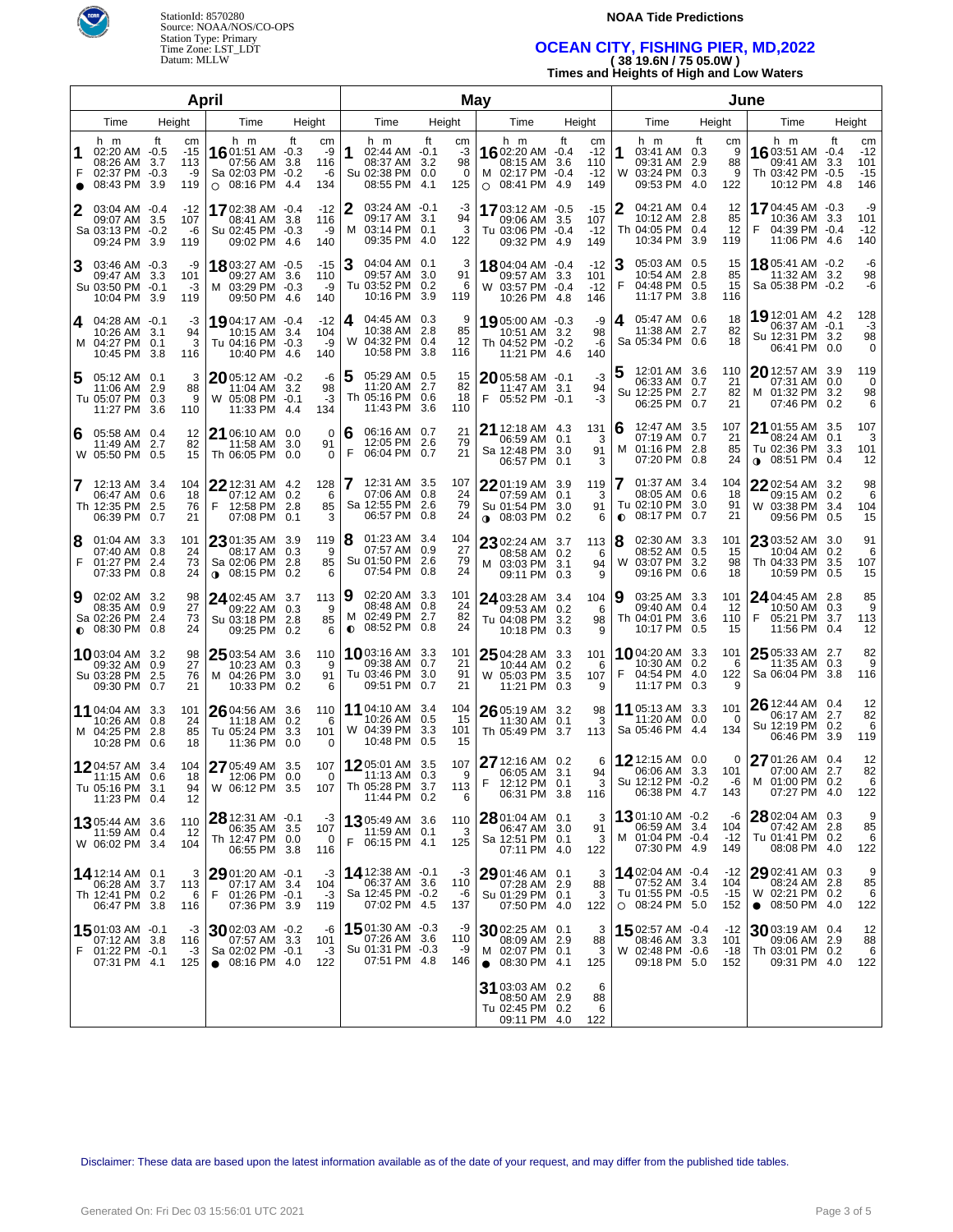

Source: NOAA/NOS/CO-OPS Station Type: Primary

### **NOAA Tide Predictions**

# Time Zone: LST\_LDT **OCEAN CITY, FISHING PIER, MD,2022**  Datum: MLLW **( 38 19.6N / 75 05.0W )**

**Times and Heights of High and Low Waters** 

|        |                                                                            |           |                              | July                                                                         |                                                                  | <b>August</b>       |                                                                            |           |                              |                                                                               |                  |                            |        | <b>September</b>                                                           |           |                              |                                                                                        |                         |                             |  |
|--------|----------------------------------------------------------------------------|-----------|------------------------------|------------------------------------------------------------------------------|------------------------------------------------------------------|---------------------|----------------------------------------------------------------------------|-----------|------------------------------|-------------------------------------------------------------------------------|------------------|----------------------------|--------|----------------------------------------------------------------------------|-----------|------------------------------|----------------------------------------------------------------------------------------|-------------------------|-----------------------------|--|
|        | Time                                                                       |           | Height                       | Time                                                                         | Height                                                           |                     | Time                                                                       |           | Height                       | Time                                                                          | Height           |                            |        | Time                                                                       |           | Height                       | Time                                                                                   |                         | Height                      |  |
| F      | h m<br>03:57 AM 0.4<br>09:48 AM 2.9<br>03:41 PM 0.3<br>10:11 PM            | ft<br>4.0 | cm<br>12<br>88<br>9<br>122   | h m<br>16 04:24 AM -0.4<br>10:18 AM<br>Sa 04:24 PM<br>10:47 PM               | ft<br>cm<br>$-12$<br>107<br>3.5<br>$-0.5$<br>$-15$<br>4.5<br>137 | M                   | h m<br>04:42 AM 0.4<br>10:43 AM 3.4<br>04:45 PM 0.4<br>11:02 PM            | ft<br>3.9 | cm<br>12<br>104<br>12<br>119 | h m<br>16 05:27 AM 0.0<br>11:35 AM<br>Tu 05:55 PM 0.1<br>11:54 PM             | ft<br>3.8<br>3.5 | cm<br>0<br>116<br>3<br>107 | 1      | h m<br>05:26 AM 0.4<br>11:42 AM 4.1<br>Th 06:06 PM 0.5<br>11:59 PM         | ft<br>3.4 | cm<br>12<br>125<br>15<br>104 | h m<br>16 12:06 AM<br>06:15 AM 0.6<br>F<br>12:36 PM<br>07:14 PM                        | ft<br>3.1<br>3.8<br>0.8 | cm<br>94<br>18<br>116<br>24 |  |
|        | 04:36 AM 0.5<br>10:29 AM 2.9<br>Sa 04:24 PM 0.4<br>10:51 PM 3.9            |           | 15<br>88<br>12<br>119        | 1705:15 AM -0.3<br>11:12 AM<br>Su 05:21 PM -0.2<br>11:37 PM 4.1              | -9<br>3.5<br>107<br>-6<br>125                                    | 2                   | 05:20 AM 0.4<br>11:25 AM 3.5<br>Tu 05:33 PM 0.5<br>11:42 PM 3.7            |           | 12<br>107<br>15<br>113       | 1706:13 AM 0.2<br>12:24 PM<br>W 06:51 PM 0.4                                  | 3.7              | 6<br>113<br>12             | F      | 06:13 AM 0.4<br>12:33 PM 4.1<br>07:05 PM 0.7                               |           | 12<br>125<br>21              | <b>17</b> 12:55 AM 2.8<br>07:04 AM 0.8<br>Sa 01:30 PM 3.6<br>08:12 PM 1.0<br>$\bullet$ |                         | 85<br>24<br>110<br>30       |  |
|        | 05:16 AM 0.5<br>11:11 AM 3.0<br>Su 05:08 PM 0.5<br>11:31 PM 3.8            |           | 15<br>91<br>15<br>116        | <b>18</b> 06:05 AM -0.1<br>12:06 PM 3.5<br>M 06:20 PM 0.0                    | -3<br>107<br>0                                                   | 3                   | 06:01 AM 0.4<br>12:10 PM 3.6<br>W 06:26 PM 0.6                             |           | 12<br>110<br>18              | <b>18</b> 12:42 AM 3.2<br>07:00 AM 0.4<br>Th 01:17 PM 3.6<br>07:50 PM 0.7     |                  | 98<br>12<br>110<br>21      | 3      | 12:51 AM 3.2<br>07:06 AM 0.5<br>Sa 01:32 PM 4.1<br>$\bullet$ 08:08 PM 0.7  |           | 98<br>15<br>125<br>21        | 1801:51 AM 2.6<br>07:59 AM 0.9<br>Su 02:31 PM 3.5<br>09:13 PM                          | 1.2                     | 79<br>27<br>107<br>37       |  |
| 4      | 05:57 AM 0.5<br>11:55 AM 3.0<br>M 05:57 PM 0.6                             |           | 15<br>91<br>18               | 19 12:27 AM 3.7<br>06:55 AM 0.0<br>Tu 01:01 PM 3.5<br>07:21 PM 0.3           | 113<br>0<br>107<br>9                                             | 4                   | 12:25 AM<br>06:46 AM 0.4<br>Th 01:00 PM 3.7<br>07:23 PM 0.6                | 3.5       | 107<br>12<br>113<br>18       | <b>19</b> 01:33 AM<br>07:48 AM<br>F<br>02:14 PM 3.5<br>$\bullet$ 08:51 PM 0.9 | 2.9<br>0.6       | 88<br>18<br>107<br>27      | 4      | 01:52 AM 3.0<br>08:05 AM 0.5<br>Su 02:38 PM 4.1<br>09:15 PM 0.7            |           | 91<br>15<br>125<br>21        | 1902:53 AM 2.6<br>08:56 AM 1.0<br>03:36 PM 3.5<br>M<br>10:14 PM                        | 1.2                     | 79<br>30<br>107<br>37       |  |
|        | 12:13 AM 3.6<br>06:40 AM 0.5<br>Tu 12:42 PM 3.1<br>06:50 PM 0.7            |           | 110<br>15<br>94<br>21        | $20$ 01:19 AM<br>07:44 AM<br>W 01:59 PM<br>$\bullet$ 08:23 PM 0.5            | 101<br>3.3<br>0.2<br>-6<br>3.4<br>104<br>15                      | 5<br>F<br>$\bullet$ | 01:16 AM<br>07:34 AM 0.4<br>01:56 PM 3.8<br>08:24 PM 0.7                   | 3.2       | 98<br>12<br>116<br>21        | 2002:31 AM 2.6<br>08:40 AM 0.7<br>Sa 03:15 PM 3.5<br>09:54 PM                 | 1.0              | 79<br>21<br>107<br>30      | 5<br>M | 03:00 AM 2.9<br>09:09 AM 0.4<br>03:47 PM 4.2<br>10:22 PM 0.6               |           | 88<br>12<br>128<br>18        | 2003:56 AM 2.7<br>09:54 AM 1.0<br>Tu 04:34 PM 3.6<br>11:07 PM 1.1                      |                         | 82<br>30<br>110<br>34       |  |
| 6      | 12:58 AM 3.5<br>07:24 AM 0.5<br>W 01:33 PM 3.3<br>07:47 PM 0.7             |           | 107<br>15<br>101<br>21       | 21 02:14 AM<br>08:33 AM 0.3<br>Th 02:58 PM<br>09:27 PM 0.6                   | 91<br>3.0<br>9<br>3.5<br>107<br>18                               | 6                   | 02:13 AM 3.1<br>08:28 AM 0.3<br>Sa 02:58 PM 4.0<br>09:29 PM 0.6            |           | 94<br>9<br>122<br>18         | 21 03:31 AM 2.6<br>09:33 AM 0.8<br>Su 04:15 PM<br>10:56 PM 1.0                | 3.5              | 79<br>24<br>107<br>30      | 6      | 04:09 AM 3.0<br>10:15 AM 0.2<br>Tu 04:52 PM 4.4<br>11:26 PM 0.4            |           | 91<br>6<br>134<br>12         | 21 04:51 AM 2.9<br>10:50 AM 0.8<br>W<br>05:24 PM 3.8<br>11:51 PM 0.9                   |                         | 88<br>24<br>116<br>27       |  |
| 7      | 01:49 AM 3.3<br>08:11 AM 0.4<br>Th 02:29 PM 3.5<br>$\bullet$ 08:47 PM 0.6  |           | 101<br>12<br>107<br>18       | 22 03:12 AM 2.7<br>09:21 AM 0.4<br>F<br>03:56 PM 3.5<br>10:30 PM             | 82<br>12<br>107<br>21<br>0.7                                     | 7                   | 03:17 AM 3.0<br>09:26 AM 0.2<br>Su 04:02 PM 4.2<br>10:35 PM 0.5            |           | 91<br>6<br>128<br>15         | 22 04:30 AM 2.6<br>10:28 AM 0.7<br>M 05:09 PM 3.7<br>11:49 PM 0.9             |                  | 79<br>21<br>113<br>27      | 7      | 05:13 AM 3.2<br>11:20 AM 0.0<br>W 05:52 PM 4.5                             |           | 98<br>0<br>137               | $2205:38$ AM 3.1<br>11:41 AM 0.7<br>Th 06:07 PM 3.9                                    |                         | 94<br>21<br>119             |  |
| 8<br>F | 02:45 AM 3.2<br>09:00 AM 0.3<br>03:27 PM 3.8<br>09:50 PM 0.5               |           | 98<br>9<br>116<br>15         | 23 04:09 AM 2.6<br>10:11 AM 0.5<br>Sa 04:49 PM<br>11:30 PM                   | 79<br>15<br>3.6<br>110<br>21<br>0.7                              | 8<br>M              | 04:22 AM 3.0<br>10:28 AM 0.1<br>05:05 PM 4.4<br>11:39 PM 0.3               |           | 91<br>3<br>134<br>9          | 23 05:21 AM 2.7<br>11:21 AM 0.7<br>Tu 05:57 PM 3.8                            |                  | 82<br>21<br>116            | 8      | 12:23 AM 0.2<br>06:11 AM 3.5<br>Th 12:21 PM -0.2<br>06:46 PM               | -4.6      | 6<br>107<br>-6<br>140        | 23 12:30 AM 0.8<br>06:22 AM 3.4<br>F<br>12:28 PM 0.5<br>06:48 PM 4.1                   |                         | 24<br>104<br>15<br>125      |  |
| 9      | 03:44 AM 3.1<br>09:53 AM 0.1<br>Sa 04:25 PM 4.1<br>10:53 PM 0.3            |           | 94<br>3<br>125               | $24$ 05:01 AM<br>11:01 AM<br>Su 05:37 PM 3.7                                 | 79<br>2.6<br>15<br>0.5<br>113                                    | 9                   | 05:24 AM 3.1<br>$11:30$ AM $-0.1$<br>Tu 06:04 PM 4.6                       |           | 94<br>-3<br>140              | 24 12:32 AM 0.8<br>06:08 AM 2.9<br>W 12:10 PM 0.5<br>06:40 PM                 | 4.0              | 24<br>88<br>15<br>122      | F      | 01:14 AM 0.0<br>07:05 AM 3.7<br>01:17 PM -0.3<br>07:36 PM                  | -4.6      | 0<br>113<br>-9<br>140        | 24 01:06 AM 0.6<br>07:03 AM 3.7<br>Sa 01:11 PM 0.3<br>07:27 PM 4.2                     |                         | 18<br>113<br>9<br>128       |  |
|        | 1004:43 AM 3.1<br>10:49 AM 0.0<br>Su 05:22 PM 4.4<br>11:55 PM 0.1          |           | 94<br>0<br>134<br>3          | 25 12:20 AM 0.7<br>05:49 AM 2.6<br>M 11:49 AM 0.4<br>06:22 PM                | 21<br>79<br>12<br>3.8<br>116                                     | W                   | <b>10</b> 12:39 AM 0.1<br>06:22 AM 3.3<br>12:30 PM -0.4<br>07:00 PM 4.8    |           | 3<br>101<br>$-12$<br>146     | $2501:10$ AM 0.7<br>06:51 AM 3.1<br>Th 12:55 PM 0.4<br>07:21 PM               | 4.1              | 21<br>94<br>12<br>125      |        | 10 02:00 AM $-0.2$<br>07:55 AM 4.0<br>Sa 02:09 PM -0.4<br>$O$ 08:24 PM 4.5 |           | -6<br>122<br>$-12$<br>137    | 25 01:41 AM 0.4<br>07:44 AM 3.9<br>Su 01:54 PM 0.2<br>$\bullet$ 08:06 PM 4.2           |                         | 12<br>119<br>6<br>128       |  |
|        | 11 05:41 AM 3.1<br>11:47 AM -0.2<br>M 06:18 PM 4.7                         |           | 94<br>-6<br>143              | 26 01:03 AM 0.6<br>06:34 AM<br>Tu 12:35 PM 0.4<br>07:05 PM                   | 18<br>82<br>2.7<br>12<br>3.9<br>119                              |                     | 11 01:33 AM $-0.1$<br>07:18 AM 3.5<br>Th 01:27 PM -0.5<br>07:54 PM         | 4.8       | -3<br>107<br>$-15$<br>146    | 26 01:45 AM 0.6<br>07:33 AM<br>F<br>01:37 PM 0.3<br>08:00 PM                  | 3.3<br>4.2       | 18<br>101<br>9<br>128      |        | 11 02:43 AM -0.2<br>08:44 AM 4.1<br>Su 02:59 PM -0.4<br>09:10 PM 4.3       |           | -6<br>125<br>$-12$<br>131    | 26 02:17 AM 0.3<br>08:24 AM 4.2<br>M 02:36 PM 0.1<br>08:45 PM 4.1                      |                         | 9<br>128<br>3<br>125        |  |
|        | 12 12:54 AM -0.1<br>06:38 AM 3.2<br>Tu 12:44 PM -0.4<br>07:14 PM 4.9       |           | -3<br>98<br>$-12$  <br>149   | <b>27</b> 01:41 AM 0.5<br>07:17 AM 2.9<br>W 01:18 PM 0.3<br>07:47 PM 4.0     | 15<br>88<br>9<br>122                                             | F                   | 1202:23 AM -0.3<br>08:13 AM 3.6<br>02:21 PM -0.6<br>$O$ 08:46 PM 4.8       |           | -9<br>110<br>-18  <br>146    | 27 02:19 AM 0.5<br>08:13 AM 3.5<br>Sa 02:17 PM 0.2<br>$\bullet$ 08:38 PM 4.2  |                  | 15<br>107<br>6<br>128      |        | 1203:24 AM -0.2<br>09:31 AM 4.2<br>M 03:47 PM -0.2<br>09:54 PM 4.0         |           | -6<br>128<br>-6<br>122       | 27 02:53 AM 0.2<br>09:05 AM 4.3<br>Tu 03:20 PM 0.1<br>09:25 PM 4.0                     |                         | 6<br>131<br>3<br>122        |  |
|        | 1301:49 AM -0.2<br>07:34 AM 3.3<br>W 01:39 PM -0.6<br>$O$ 08:09 PM 5.0     |           | -6<br>101<br>-18<br>152      | 28 02:17 AM 0.5<br>07:59 AM 3.0<br>Th 01:59 PM 0.2<br>$\bullet$ 08:28 PM 4.1 | 15<br>91<br>6<br>125                                             |                     | 1303:10 AM -0.3<br>09:05 AM 3.8<br>Sa 03:14 PM -0.6<br>09:35 PM 4.6        |           | -9<br>116<br>-18<br>140      | 28 02:54 AM 0.4<br>08:54 AM 3.7<br>Su 02:58 PM 0.2<br>09:16 PM 4.2            |                  | 12<br>113<br>6<br>128      |        | 1304:05 AM -0.1<br>10:16 AM 4.2<br>Tu 04:36 PM 0.0<br>10:37 PM 3.7         |           | -3<br>128<br>0<br>113        | 28 03:31 AM 0.2<br>09:47 AM 4.5<br>W 04:06 PM 0.2<br>10:07 PM 3.8                      |                         | 6<br>137<br>6<br>116        |  |
|        | 1402:42 AM -0.4<br>08:29 AM 3.4<br>Th 02:34 PM -0.7<br>09:03 PM 4.9        |           | $-12$<br>104<br>$-21$<br>149 | 29 02:52 AM 0.4<br>08:41 AM 3.1<br>F<br>02:39 PM 0.2<br>09:07 PM 4.1         | 12<br>94<br>6<br>125                                             |                     | 1403:56 AM -0.3<br>09:56 AM 3.9<br>Su 04:07 PM -0.4<br>10:22 PM 4.3        |           | -9<br>119<br>$-12$<br>131    | 29 03:29 AM 0.3<br>09:34 AM 3.8<br>M 03:40 PM 0.2<br>09:54 PM 4.1             |                  | 9<br>116<br>6<br>125       |        | 14 04:46 AM 0.1<br>11:01 AM 4.1<br>W 05:26 PM 0.3<br>11:20 PM 3.4          |           | 125<br>9<br>104              | 29 04:12 AM 0.2<br>10:32 AM 4.5<br>Th 04:56 PM 0.3<br>10:52 PM 3.6                     |                         | 6<br>137<br>9<br>110        |  |
| F      | <b>15</b> 03:33 AM $-0.4$<br>09:24 AM 3.5<br>03:28 PM -0.6<br>09:56 PM 4.8 |           | -12<br>107<br>-18<br>146     | $30$ 03:28 AM 0.4<br>09:22 AM 3.2<br>Sa 03:20 PM 0.2<br>09:46 PM 4.1         | 12<br>98<br>6<br>125                                             | м                   | <b>15</b> 04:42 AM $-0.2$<br>10:46 AM 3.9<br>05:00 PM -0.1<br>11:08 PM 3.9 |           | -6<br>119<br>-3<br>119       | 30 04:05 AM 0.3<br>10:14 AM 3.9<br>Tu 04:24 PM 0.3<br>10:33 PM 3.9            |                  | 9<br>119<br>9<br>119       |        | 15 05:29 AM 0.4<br>11:47 AM 4.0<br>Th 06:19 PM 0.6                         |           | 12<br>122<br>18              | 30 04:57 AM 0.3<br>11:20 AM 4.5<br>F 05:51 PM 0.5<br>11:40 PM 3.3                      |                         | 9<br>137<br>15<br>101       |  |
|        |                                                                            |           |                              | 31 04:04 AM 0.4<br>10:02 AM<br>Su 04:01 PM 0.3<br>10:23 PM 4.0               | 12<br>3.3<br>101<br>9<br>122                                     |                     |                                                                            |           |                              | 31 04:44 AM 0.3<br>10:56 AM 4.0<br>W 05:13 PM 0.4<br>11:14 PM 3.7             |                  | 9<br>122<br>12<br>113      |        |                                                                            |           |                              |                                                                                        |                         |                             |  |